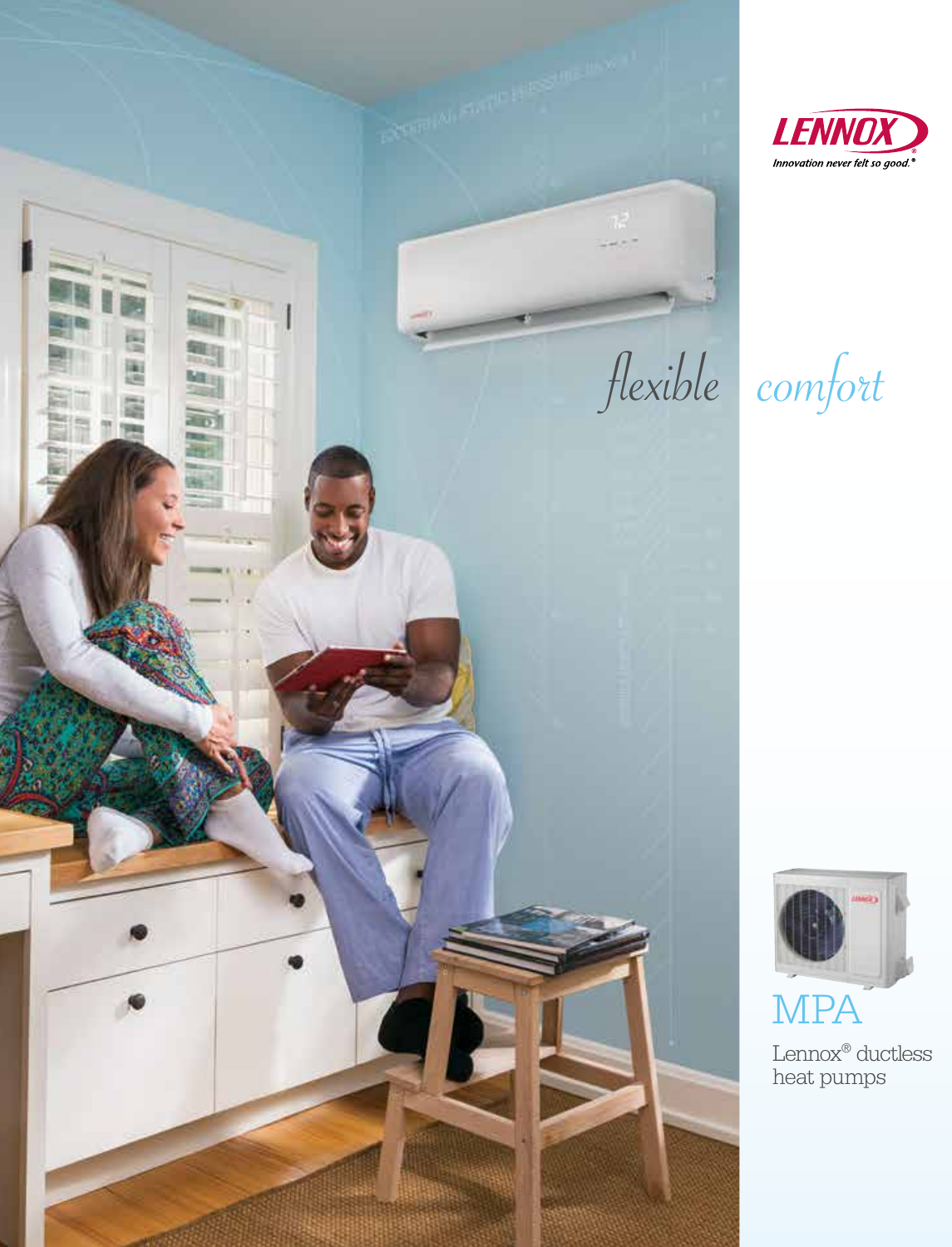# Energy-efficient comfort for almost any situation.

#### When traditional ducts don't make sense, Lennox® ductless

systems do. Lennox ductless MPA heat pumps are ideal for spaces like add-on rooms where installing or extending ductwork just isn't practical. Maybe you have a sunroom that's just a little too warm in the summer and too cool in the winter, or a room addition that isn't connected to your ductwork. Now, thanks to Lennox, any room can be comfortable any time of year without a complicated installation.



# A perfect addition to any room

generating high utility bills. wherever you need it. V<br>efficiency ratings up to 23.50 SEER and 10.50 HSPF, They're also protected by a parts and 7-year coverage on per to error *r* you.<br>the compressor.\* wherever you need it. With where by start can the spiritual<br>you comfortable without<br>generating high utility bil :omprener<br>ncludes 5-<br>parts and 7 Ductless heat pumps are designed to deliver ultraquiet, energy-saving comfort these systems can keep comprehensive warranty that includes 5-year coverage on



# Heating and cooling—all in one unit

During warmer months, the ductless MPA heat pump works as a normal air conditioner. It extracts heat from inside the home and transfers it to the outdoor air. In colder weather, however, the process reverses—the unit collects heat from the outdoor air and transfers it inside your home, providing a much safer and more efficient solution than a traditional window-unit-and-space-heater combination.

# Comfort control the way you want

Ductless systems make it easier than ever to stay in your ideal comfort zone. Depending on the system you choose, a wallmounted thermostat or wireless remote control is available. Both measure the air temperature in the room and automatically signal the system to adjust heating or cooling.

# Quiet performance is especially comforting

Lennox ductless systems are designed to be as quiet as they are effective. Considering a whisper is 20 decibels and light rainfall is 30 dB, Lennox ductless systems, with indoor sound levels as low as 29 dB and outdoor levels as low as 51 dB, are hardly even noticeable.\*\*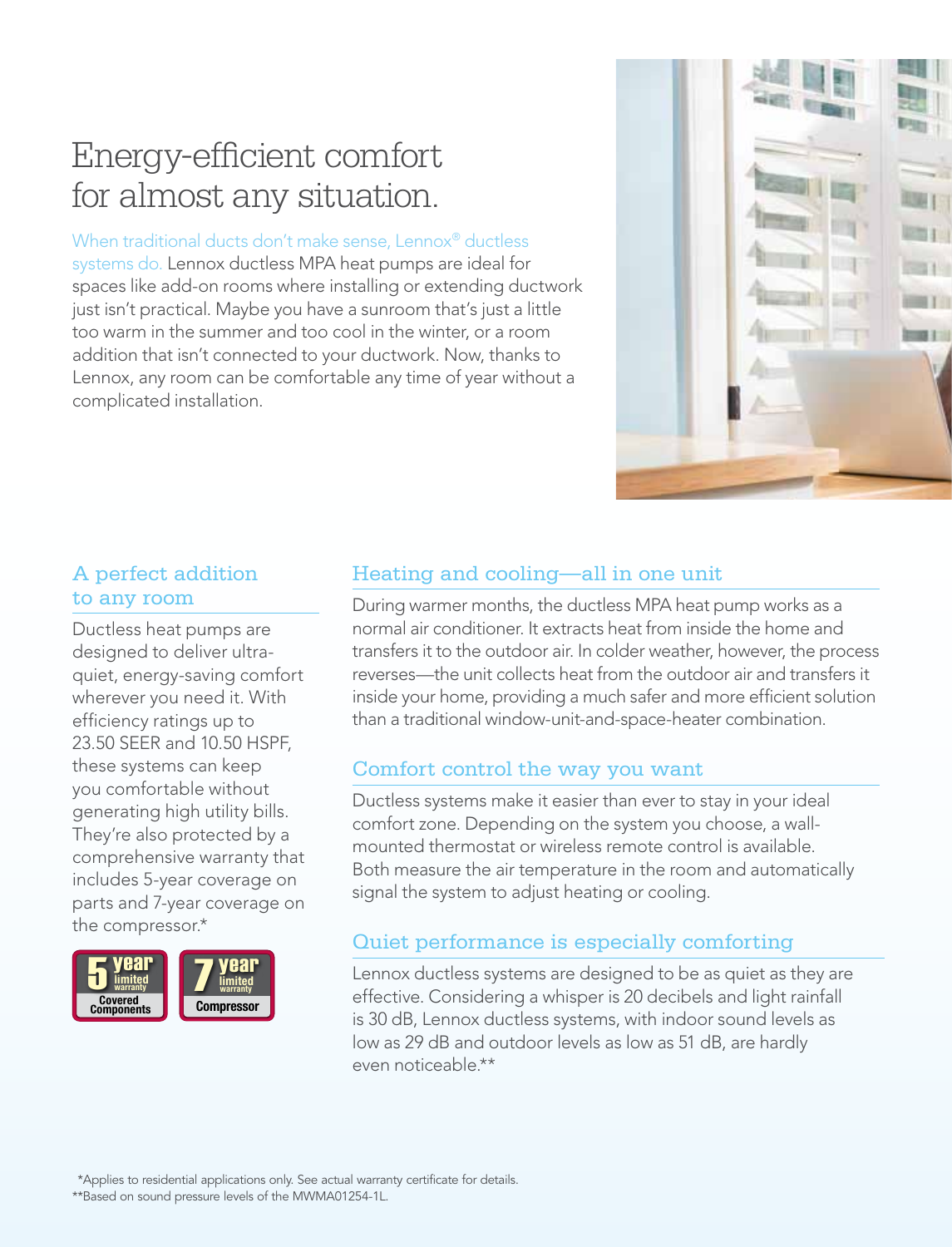

anywhere

### Extreme efficiency through high precision

Lennox ductless systems use advanced inverter technology that keeps heated or cooled air flowing without the typical stops and starts associated with conventional systems. The digital inverter acts as the brains of the system, sending signals to the compressor motor to step up or decrease speed based on changes in temperature outside and inside rooms. As speed is adjusted, a magnetic field controls the motor's rotation, assuring perfectly smooth operation at all times.

This exceptionally high-precision operation means that ductless systems offer greater energy efficiency and minimal temperature swings. And because many ductless systems meet ENERGY STAR<sup>®</sup> requirements, they frequently qualify for money-saving rebates, too.



*Lennox Ductless Systems have earned the ENERGY STAR®, which means they meet or exceed guidelines set forth by the U.S. Environmental Protection Agency.†*

# More secure and convenient than any window unit

Designed for easy installation, a Lennox ductless system uses a compact indoor and outdoor unit connected through a small hole in your wall. This not only helps keep your home secure, but it also allows the system to quickly move heat out of your home, while using energy wisely. Also, because of the lack of ductwork, the system circulates cleaner air throughout your home, giving you added peace of mind.

# Ductless design adapts to your needs

- Sunrooms
- Media rooms
- Upstairs bedrooms
- Home offices
- Room additions/
	- Bonus rooms

A Lennox ductless system gives you the flexibility to heat or cool a single zone or more than one room. With a multi-zone system, one outdoor unit can work with up to five indoor modules. Each indoor module comes with its own control, so you can set your workout room at a different temperature from your guest bedroom.

*†Applies only to certain models.*